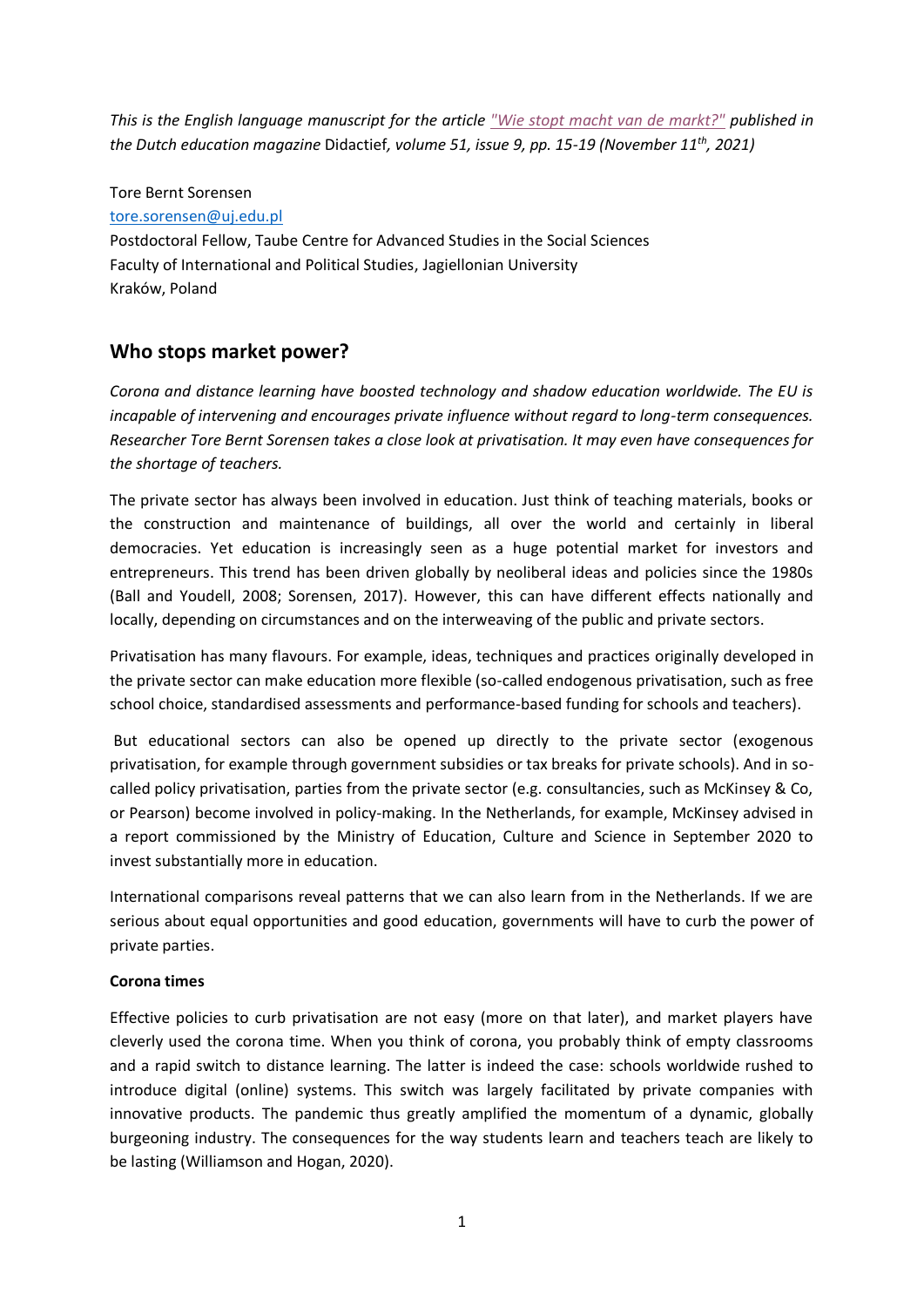This industry of education technology, or 'ed tech' for short, involves a hodgepodge of companies, as well as non-governmental organisations and even philanthropists. They are tapping into new markets worldwide with learning resources and systems for professional development or administrative support, for example. Important detail: in doing so, they benefit from governments calling for greater efficiency (Verger, Lubienski and Steiner-Khamsi, 2016). This entanglement of parties and interests during the coronapandemic raises the question of how to set limits to privatisation in education. As far as we are concerned: the ball is in the political court.

With the word privatisation, we also mean the advance of shadow education. Paid tutoring outside regular school hours is becoming more and more common. Last year, Mark Bray (2020, see also Bray 2011), professor at the University of Hong Kong, mapped out shadow education throughout Europe and describes how it is spreading in different parts of Europe:

- 1. Southern Europe, where Greece and Cyprus lead. Here, shadow education is traditionally the most entrenched, with high percentages of students taking tutoring classes. In Cyprus, the tutoring industry is so strong that it cannot be dismantled without seriously disrupting the economy and the labour market.
- 2. In Eastern Europe, shadow education gained a foothold after the fall of communism, mainly because teachers were looking for extra income alongside their regular jobs. Now, tutoring or following courses is considered the most normal thing in the world.
- 3. In Western Europe (including the Netherlands), there is a long tradition of private tutoring on a limited scale. But in the past ten years, shadow education has grown, as a result of increasing competition in education and society.
- 4. Even in Northern Europe, traditionally the least amenable to shadow education, it is gaining a foothold, especially in Sweden and Denmark.

# **Welcome extra income**

Of course, there are differences within countries and regions. City children, for example, are more likely to receive private tutoring than their rural peers. Tutoring providers also vary widely, from companies offering services in multiple countries (and some even on multiple continents) - including Kumon (headquartered in Japan) and Kip McGrath (headquartered in Australia), which offer math and reading tutoring, and tutoring provider Acadomia (headquartered in France) - to individual teachers looking for a welcome extra income, students and those without professional qualifications.

Bray's study confirms the negative effects that we already know from previous research on shadow education. Shadow education increases inequality of opportunity because it requires extra time and money from parents and pupils, which not everyone can afford. Instead of supporting those who really need it, shadow education strengthens the competitive position of privileged students. In addition, according to Bray, it undermines public confidence in the professionalism of teachers and the consensus in Europe that teachers should be properly trained.

Shadow education then creates its own dynamics (see also the columns by Louise Elffers on didactiefonline.nl, ed.). After all, tutor providers have to meet demand but also fuel it further. By playing on the desires, concerns and fears of parents and pupils, they contribute to the commercialisation of learning.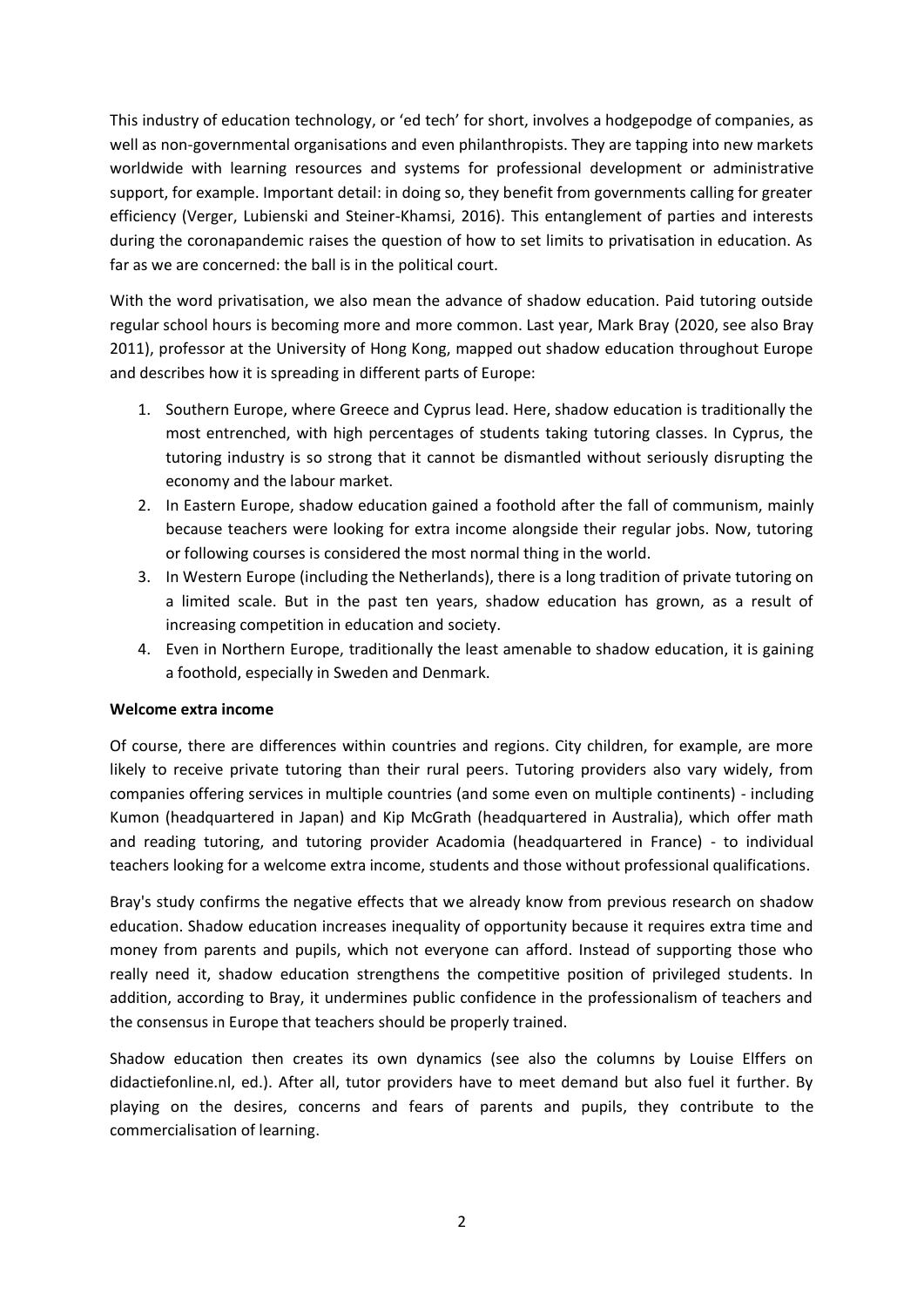# **Repel or allow?**

To what extent should learning and teaching be protected from the market and the pursuit of profit? Not only in the Netherlands, but also elsewhere this is a subject of discussion. Bray argues that shadow education reflects, as it were, the strengths and weaknesses of a country's mainstream education system. Unfortunately, shadow education exists for a reason: it exposes (perceived) shortcomings in mainstream education and offers ways to compensate for them. But at the same time, shadow education often raises sensitive and perhaps painful questions for policy-makers and professionals. Why, for example, are parents prepared to pay for a service whose positive effect has not been proven? What, besides income, are the motivations of private tutors? What are the implications of the shadow education industry for the economy and the labour market?

Shadow education also exposes broader trends and norms in society: what do people mean by 'the good life', how do they think about school performance and careers? The fact that shadow education has grown significantly across Europe suggests that these beliefs are actually changing everywhere and that families are less confident than before that mainstream education can meet their needs. Moreover, the fact that shadow education remains limited in Scandinavia suggests that, compared to elsewhere in Europe, families there are more satisfied with what mainstream education has to offer.

# **The European digital market**

Given the international nature of privatisation in education and the growing involvement of multinational corporations, it would be logical for international bodies such as UNESCO, the World Bank, the OECD and the EU to actively engage with questions on this issue.

In 2014, for example, the OECD launched an annual summit on the global education industry, pointing to the need for greater oversight and dialogue. It warned against excesses of a 'wild west sector' (Sorensen and Robertson, 2018). But the initiative was a toothless tiger and more of a showroom for ed tech companies; the political mandate of international bodies proved too limited to tackle them. Moreover, parties such as the OECD and the EU often prioritise economic interests, viewing education primarily as a means of economic growth.

The EU's education policy, for example, is particularly intriguing. The Lisbon Strategy, a development plan from 2000, emphasised the strategic importance of education - or more specifically, lifelong learning - as an engine for economic competitiveness. The EU's executive arm, the European Commission (EC), is committed to a strong European ed tech industry, with a major role for private companies (see also box below). In its view, European education policy is about Europe's place in the world, with human capital at stake and the education sector as an arena for investment and innovation.

The EC strives for public-private partnerships, advocates stronger links between education, business and research, and encourages entrepreneurs to tap into the potential of educational software in Europe. The prospects it outlines are very optimistic (for example in *Rethinking Education: Investing in Skills for Better Socioeconomic Outcomes*, 2012, page 9):

*"Technology offers unprecedented opportunities to improve quality, access and equity in education and training. It is a key lever for more effective learning and to reducing barriers to education, in particular social barriers. Individuals can learn anywhere, at any time, following flexible and individualized pathways."*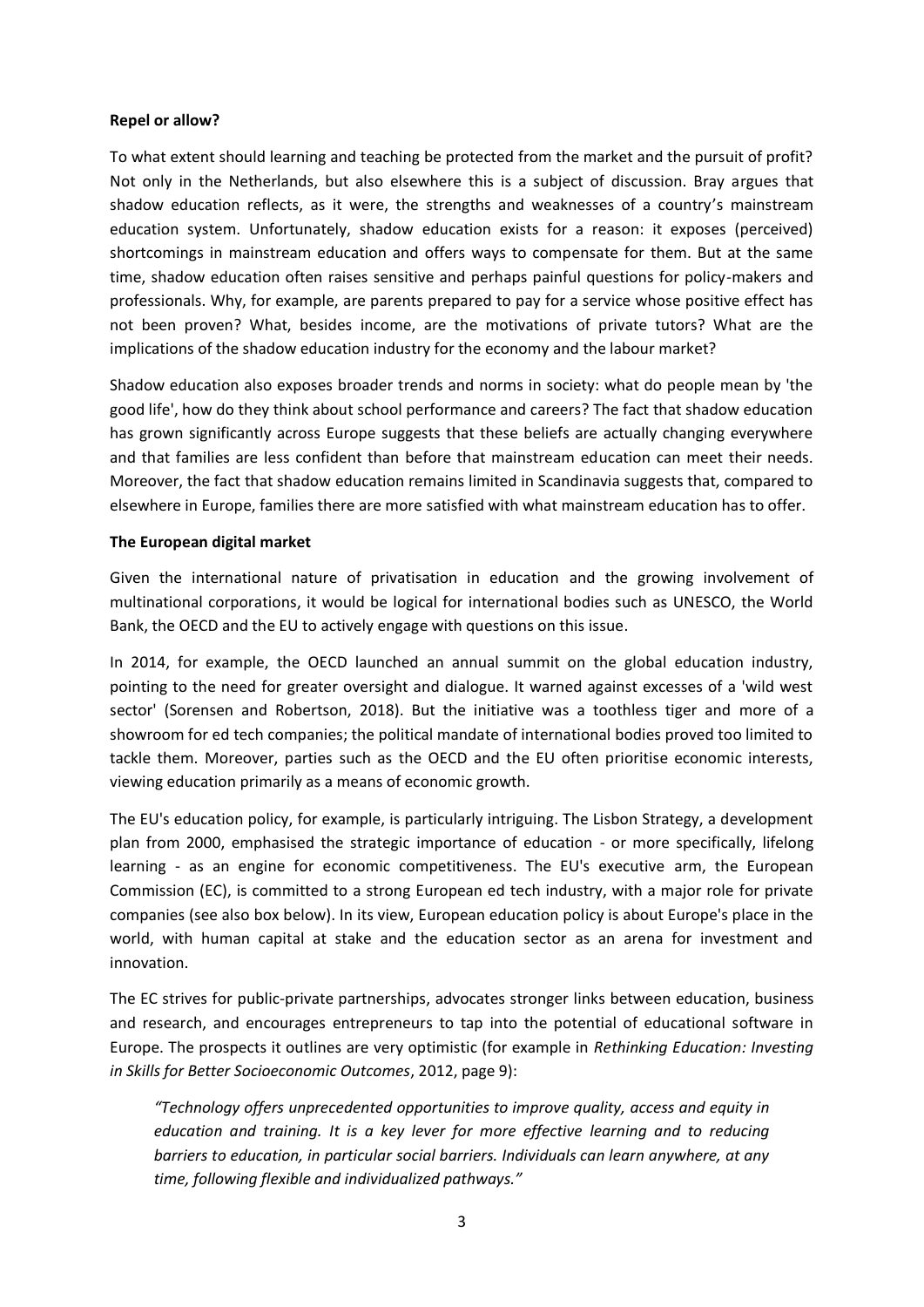#### **BOX. Powered by the EU**

The European Commission (EC) is luring private investors into education, as evidenced for example by the Juncker investment plan (2015 to 2017). Because of the coronapandemic, the EC declared in 2020 that it would strive for 'smart investments' via the Next Generation EU recovery plan, again with new injections attracted from the financial markets. The InvestEU programme (2021-2027), which mobilises public and private investment, should in turn generate at least €650 billion in additional investment (Sorensen, Grimaldi and Gajderowicz, 2021). There is also a wide-ranging action plan for digital education, recently extended to 2027, and the creation of networks such as the Digital Skills and Jobs Coalition, with more than 400 organisations from the public, non-profit and, of course, private sectors. The goal is a unified European digital market. Also, by 2025, a European Education Area with cooperating member states should have emerged.

All this may sound like a game on a high economic level, far removed from your school. But it could soon lead to a tutor or teacher in the Netherlands, Sweden or Italy, for example, clicking open a learning programme on the computer, powered by private capital and the EU. And it is also in line with the investments that ed tech companies themselves make in education. According to recent reports in NRC, based on the so-called European Transparency Register, 612 companies in the tech sector spend €97 million annually on EU lobbying. A quarter of that amount comes from the ten largest companies, including Apple (3.5 million euros), Microsoft (5.25 million), Facebook (5.5 million) and top player Google (5.75 million). They are by far the big spenders.

# **Holy Grail**

The EC lures private investors and capital with bold financing models (see box), instead of countering privatisation in education and its possible perverse effects. On the contrary, it seems to encourage the participation of private venture capital: it wants to promote education as a vehicle for economic scoring and looks to the market to do so.

This is also because the EU can do little in terms of substantive education policy. Its mandate remains limited and it can do no more than support and complement the actions of EU Member States. It can only facilitate cooperation, organise programmes and provide financial support. When it comes to school curriculum and teacher recruitment, for example, its hands are tied: if teachers in a Member State earn little and are forced to supplement their salary with private tutoring or start a consultancy firm, the key to doing something about it lies with national governments.

But there is more to it than mere impotence. Because lifelong learning is central to the EU vision of a European knowledge economy. And the EC regards the almost endless possibilities of lifelong learning as a kind of holy grail that can remedy economic and social ills, from unemployment to populism and terrorism (Sorensen, Grimaldi and Gajderowicz, 2021).

In doing so, the EU embraces four things: ICT, quality education, public-private partnerships and privatisation, and equal opportunities for all. But therein lies the rub: these priorities go awkwardly together.

After all, anyone who relies excessively on the market when it comes to digital innovation and learning resources in and outside schools is knowingly accepting that citizens do not have equal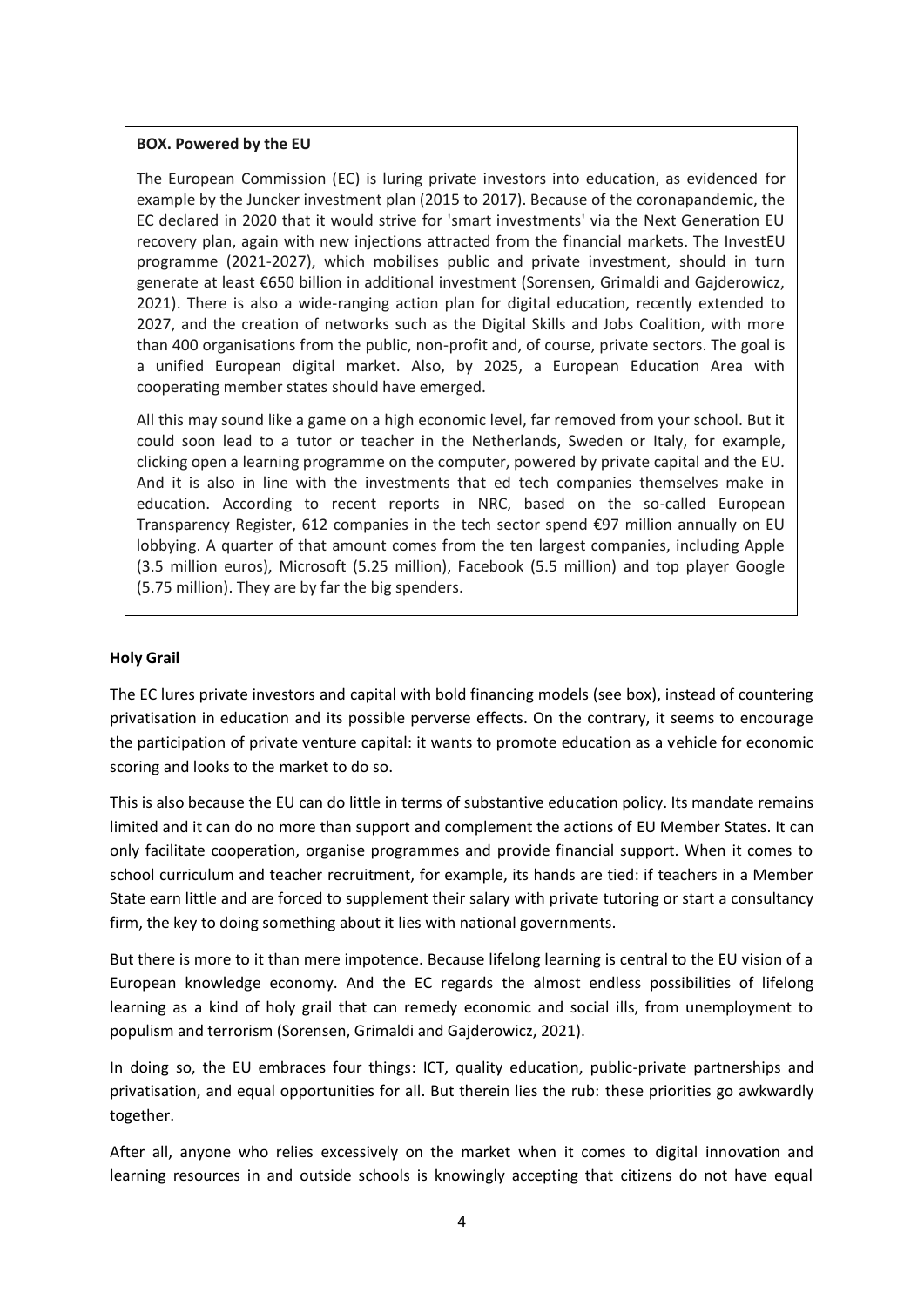opportunities: disadvantaged pupils in particular have less access to innovative digital learning resources and are only further disadvantaged. Like most governments, the EU condemns inequality. It does support education sectors with investment and funding, based on the idea of lifelong learning, and has been working for years on better professional development for teachers and the attractiveness of the profession. But all these pious actions, wishes and promises are tempered or contradicted by that other priority, the pursuit of an innovative European digital market.

#### **Market justice**

The intertwining of commerce and education does something to our view of the world around us. Commercial parties can respond to demand, but ultimately also shape prevailing views on education and justice. Over time, privatisation changes the public perception of means and ends. For example, in Western democracies, 'market justice' is slowly but surely taking the place of social justice (Streeck, 2014): a growing belief in the market as the provider of equitable and efficient education, rather than being negotiated in parliament. Shadow education is the prime example of this. Money buys education, and those who do not or cannot do so have not worked hard enough for their own success.

The tension between the pursuit of greater equality of opportunity and privatisation works out differently in each EU Member State, but everywhere social and educational considerations seem to be subordinate to short-term economic priorities. Promises of equal opportunities and good education for all pupils are then undermined by other policies, namely the pursuit of more innovation to improve the global competitive position of European countries and the EU as a whole (on the market and as measured by international rankings such as PISA and TIMSS). It is noteworthy that the EU barely considers long-term consequences, despite evidence from research showing the negative effects of privatisation on equality of opportunity and educational quality (Verger et al., 2016). And not only that. Considering that social inequality is linked to resentment, political disinterest, populism and fundamentalism, the EU's education policy is a self-defeating enterprise: lifelong learning is meant to alleviate the ills of European societies, but the privatisation that the EU is simultaneously promoting is likely to contribute to these very ills.

Mark Bray points out that the mere existence of shadow education makes official claims about public quality education and equal opportunities contradictory and perhaps even hypocritical. The characteristics and extent of shadow education reveal whether governments actually care about social inequality and whether they take action in response. Bray's study confirms that regulating and containing educational privatisation and the policy-making process surrounding it are complex, with a range of competing interests and priorities. Policy makers - governments but also the EU - have to weigh up economic, social and educational priorities and dilemmas. In practice, it proves difficult to move beyond mere rhetoric in striving for equal opportunities and good education for all students.

We see this contradiction in the Netherlands, for example with Squla, a private company that was kickstarted by the Dutch government (see *Zo kreeg Squla een kontje,* in *Didactief,* January/February 2021). A lot of things come together here: the embrace of public-private partnerships, the commercialisation of government agencies, the international ed tech industry, and the strategy of companies to cleverly play on parents' sense of responsibility and their desires and fears about the competitive position of their children.